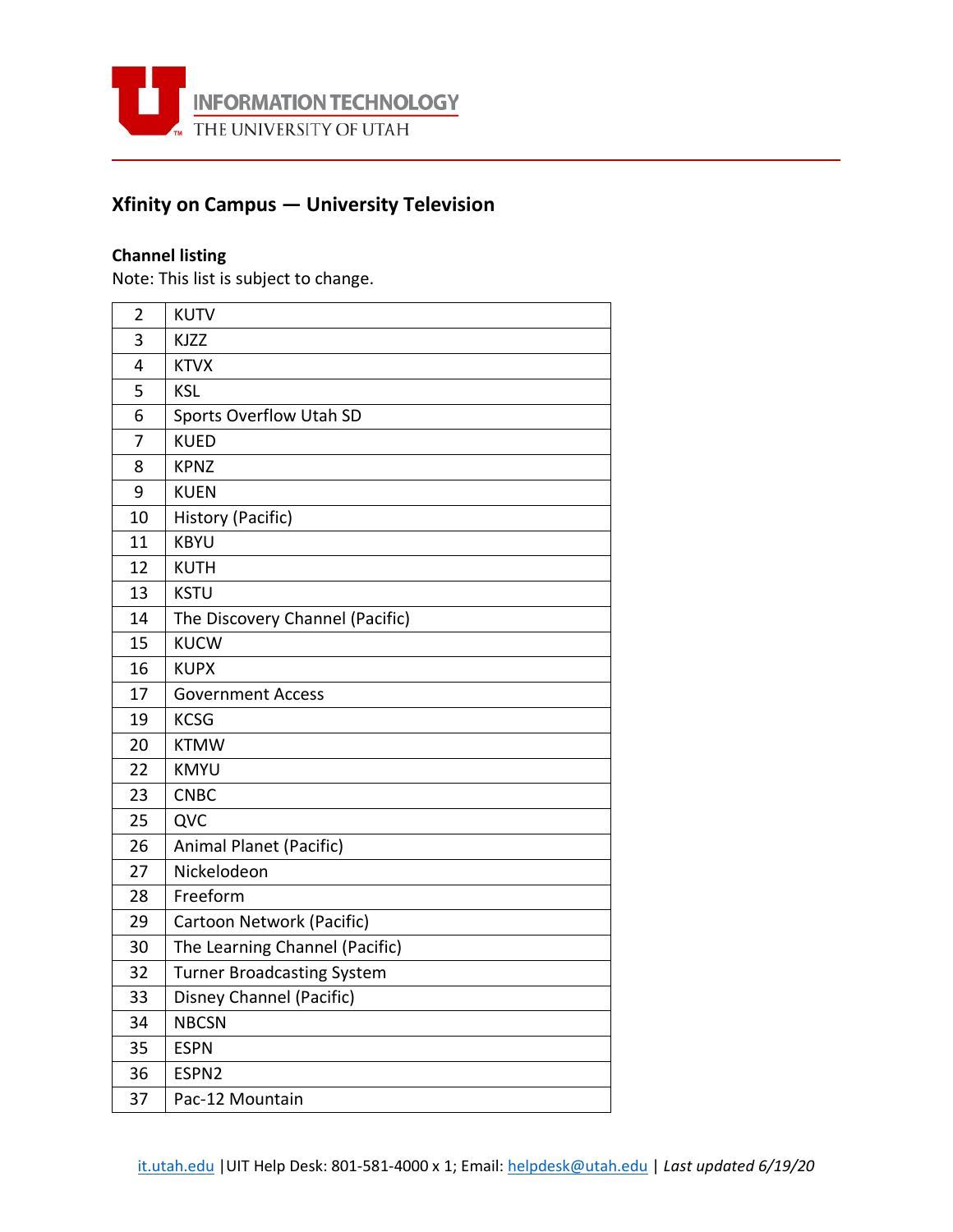| 38  | AMC (Pacific)                             |
|-----|-------------------------------------------|
| 39  | <b>Turner Network TV</b>                  |
| 40  | Food Network (Pacific)                    |
| 41  | <b>Cable News Network</b>                 |
| 42  | <b>HLN</b>                                |
| 43  | FX (Pacific)                              |
| 44  | truTV (Pacific)                           |
| 45  | Home & Garden Television (Pacific)        |
| 46  | Lifetime                                  |
| 47  | The Weather Channel                       |
| 48  | <b>MSNBC</b>                              |
| 49  | <b>Fox News Channel</b>                   |
| 50  | A&E Network (Pacific)                     |
| 52  | AT&T SportsNet Rocky MTN Inner Market     |
| 53  | VH1 (Pacific)                             |
| 54  | Oxygen (Pacific)                          |
| 55  | MTV - Music Television (Pacific)          |
| 56  | <b>BET</b> (Pacific)                      |
| 57  | <b>USA Network (Pacific)</b>              |
| 58  | Comedy Central (Pacific)                  |
| 59  | E! Entertainment Television (Pacific)     |
| 60  | CSPAN2                                    |
| 61  | Altitude Sports Channel (Non Nugget Feed) |
| 62  | The Golf Channel                          |
| 68  | <b>Leased Access</b>                      |
| 69  | <b>Hallmark Channel</b>                   |
| 76  | The Travel Channel                        |
| 77  | TV Land (Pacific)                         |
| 78  | <b>CSPAN</b>                              |
| 79  | Jewelry Television                        |
| 80  | <b>EVINE Live</b>                         |
| 88  | <b>Family Entertainment Television</b>    |
| 89  | Enrich                                    |
| 90  | Shop LC                                   |
| 91  | SonLife Broadcasting Network              |
| 92  | <b>Revenue Frontier</b>                   |
| 95  | Shopping                                  |
| 96  | Comcast Salt Lake 96                      |
| 99  | <b>Galavision Cable Network</b>           |
| 102 | Park City Television                      |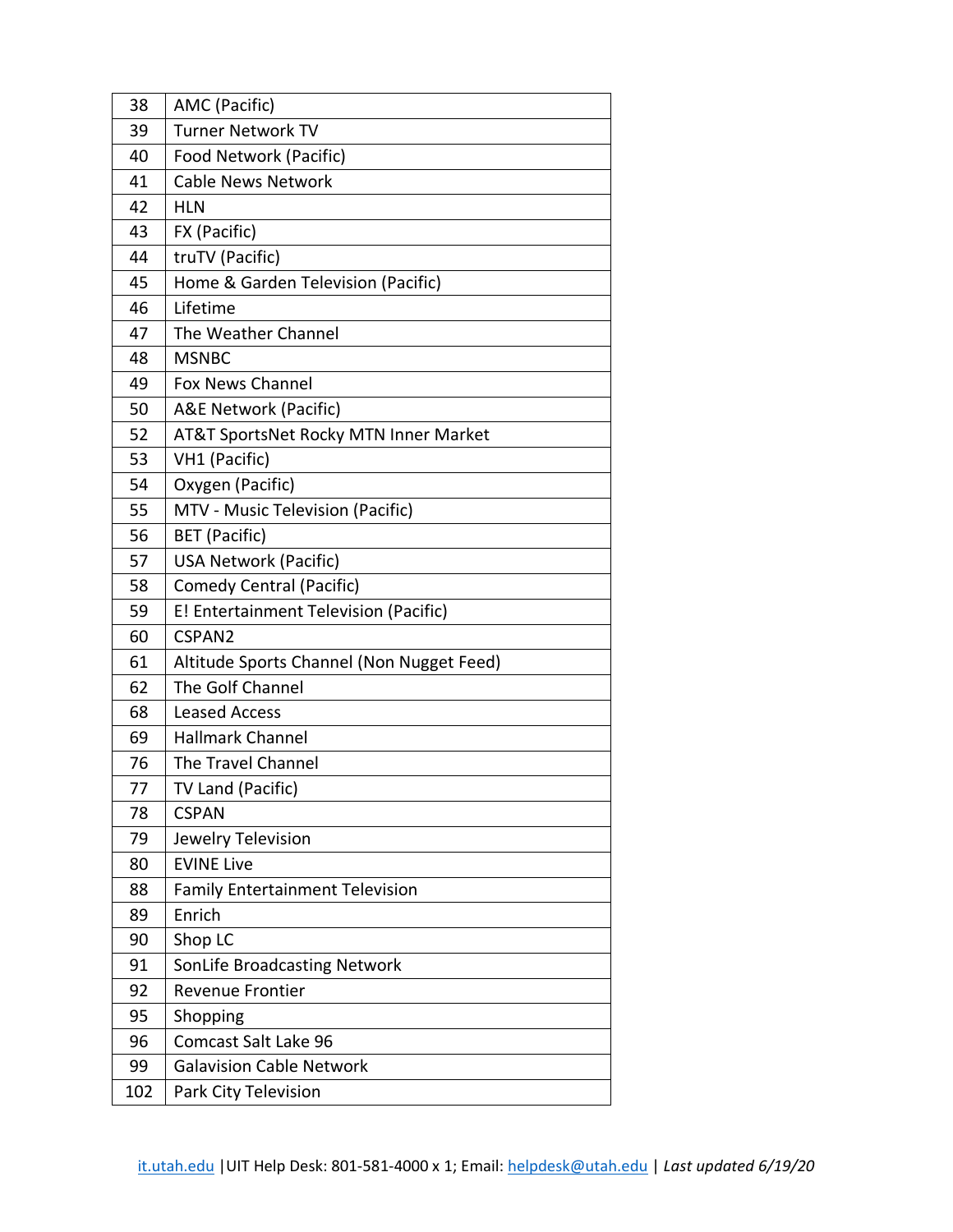| 109 | CSPAN2                                 |
|-----|----------------------------------------|
| 110 | CSPAN3                                 |
| 117 | <b>Eternal Word Television Network</b> |
| 119 | <b>Universal Kids</b>                  |
| 128 | <b>Bloomberg Business Television</b>   |
| 129 | <b>Fox Business</b>                    |
| 132 | <b>WGN America West</b>                |
| 149 | <b>MoviePlex</b>                       |
| 160 | Syfy (Pacific)                         |
| 161 | Game Show Network (Pacific)            |
| 162 | <b>BBC America (Pacific)</b>           |
| 164 | <b>EVINE Live</b>                      |
| 181 | Bravo (Pacific)                        |
| 220 | Oprah Winfrey Network                  |
| 229 | <b>INSP</b>                            |
| 230 | <b>Trinity Broadcasting Network</b>    |
| 233 | <b>Daystar Television Network</b>      |
| 265 | Fox Sports 1                           |
| 271 | <b>Investigation Discovery</b>         |
| 273 | National Geographic USA                |
| 365 | KJZZDT4 (KJZZ-DT4)                     |
| 366 | KJZZDT3 (KJZZ-DT3)                     |
| 368 | Park City Television                   |
| 370 | KCSGDT2 (KCSG-DT2)                     |
| 371 | KCSGDT3 (KCSG-DT3)                     |
| 373 | <b>KSVNCD (KSVN-CD)</b>                |
| 374 | KCSGDT4 (KCSG-DT4)                     |
| 375 | KTVXDT3 (KTVX-DT3)                     |
| 376 | KTVXDT2 (KTVX-DT2)                     |
| 378 | KUCWDT2 (KUCW-DT2)                     |
| 379 | KUCWDT3 (KUCW-DT3)                     |
| 381 | KSLDT3 (KSL-DT3)                       |
| 382 | KSLDT2 (KSL-DT2)                       |
| 384 | KSTUDT2 (KSTU-DT2)                     |
| 385 | KSTUDT3 (KSTU-DT3)                     |
| 387 | KUENDT3 (KUEN-DT3)                     |
| 388 | <b>KUENDT2 (KUEN-DT2)</b>              |
| 389 | KUENDT4 (KUEN-DT4)                     |
| 390 | KUEDDT2 (KUED-DT2)                     |
| 391 | KUEDDT3 (KUED-DT3)                     |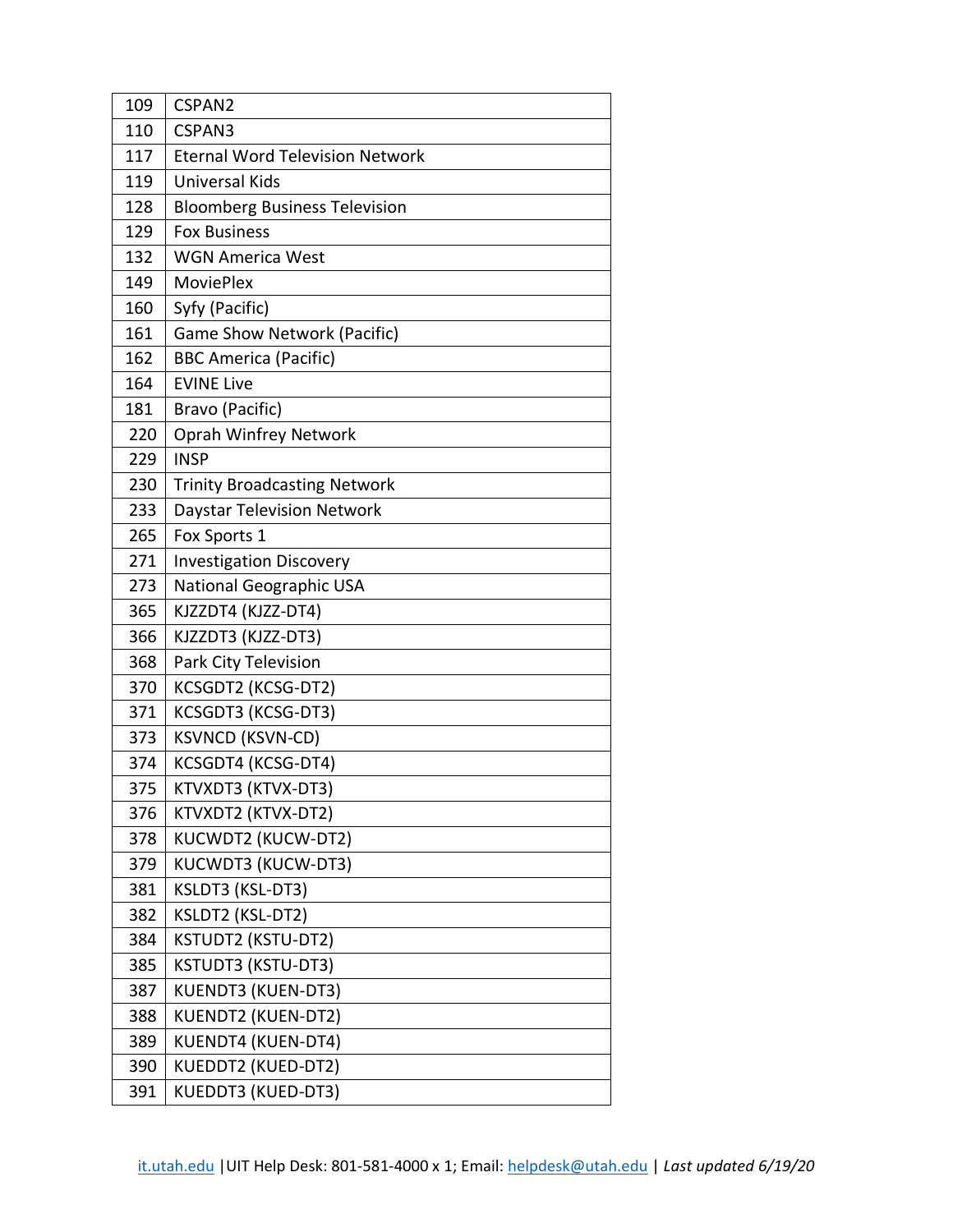| 393 | KUEDDT4 (KUED-DT4)            |
|-----|-------------------------------|
| 397 | KUTHDT2 (SD Feed)             |
| 401 | FXX (Pacific)                 |
| 405 | <b>Tennis Channel</b>         |
| 410 | Pac-12 Network                |
| 482 | UP                            |
| 486 | <b>Impact Network</b>         |
| 501 | <b>Turner Classic Movies</b>  |
| 502 | WE tv                         |
| 504 | Lifetime Movies               |
| 507 | Hallmark Movies & Mysteries   |
| 550 | <b>HBO</b>                    |
| 551 | HBO (Pacific)                 |
| 558 | HBO Latino (Pacific)          |
| 559 | <b>HBO Comedy</b>             |
| 560 | <b>HBO Zone</b>               |
| 561 | CineMAX (Pacific)             |
| 562 | CineMAX                       |
| 580 | <b>XFINITY Latino</b>         |
| 619 | KUTHDT2 (SD Feed)             |
| 642 | <b>KCSGDT (KCSG-DT)</b>       |
| 643 | KMYUDT (KMYU-DT)              |
| 644 | KPNZDT (KPNZ-DT)              |
| 645 | KTMWDT (KTMW-DT)              |
| 646 | <b>KBYUDT (KBYU-DT)</b>       |
| 648 | <b>KUPXDT (KUPX-DT)</b>       |
| 649 | <b>KUTHDT (KUTH-DT)</b>       |
| 651 | HBO HD                        |
| 652 | KTVXDT (KTVX-DT)              |
| 653 | <b>KSLDT (KSL-DT)</b>         |
| 654 | KUTVDT (KUTV-DT)              |
| 655 | <b>KSTUDT (KSTU-DT)</b>       |
| 656 | <b>KUCWDT (KUCW-DT)</b>       |
| 657 | KJZZDT (KJZZ-DT)              |
| 658 | <b>KUEDDT (KUED-DT)</b>       |
| 660 | <b>National Geographic HD</b> |
| 662 | CineMAX HD                    |
| 663 | <b>MOTORTREND HD</b>          |
| 664 | Lifetime HD                   |
| 665 | <b>MTVLIVE</b>                |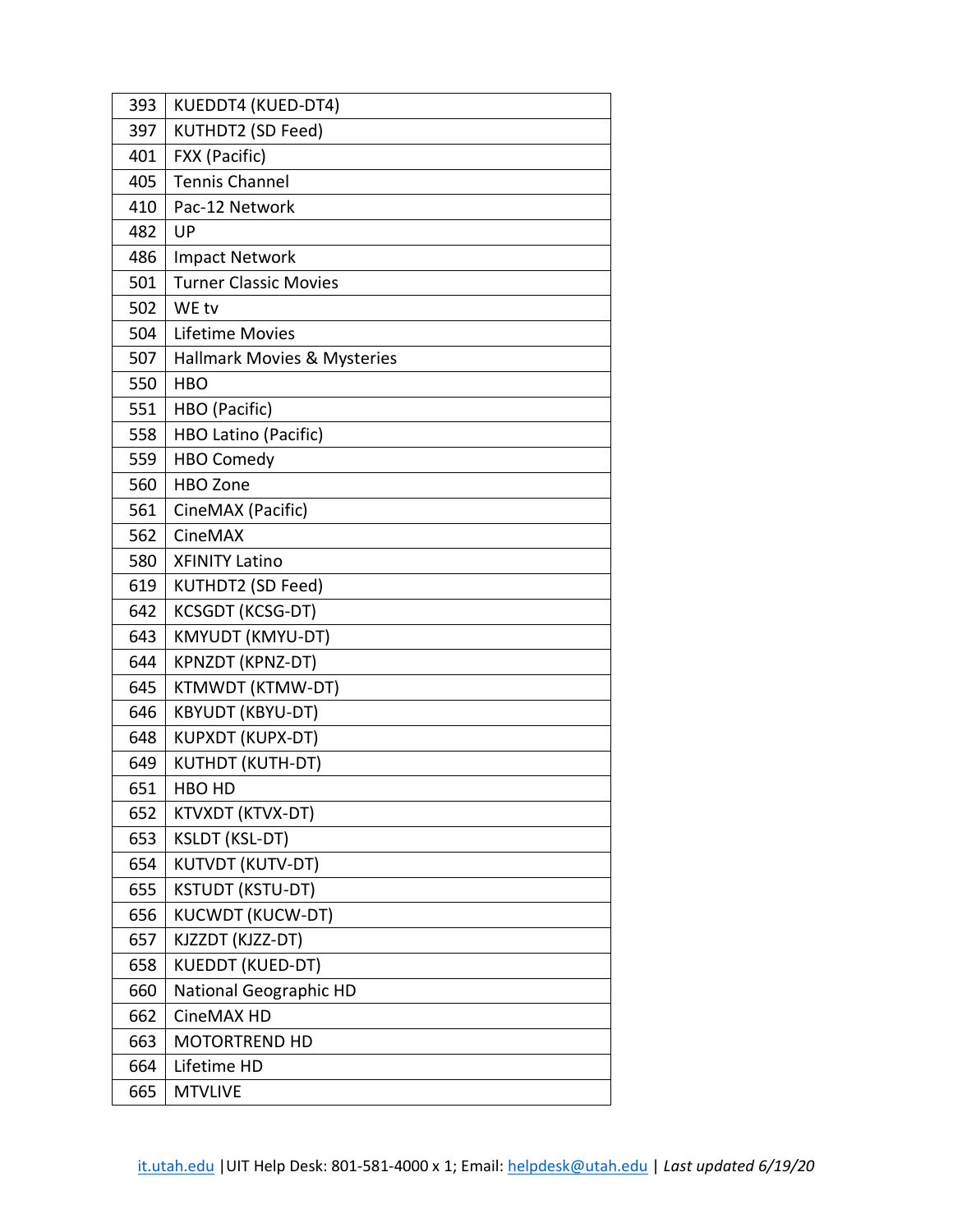| 667 | <b>Turner Network TV HD</b>                  |
|-----|----------------------------------------------|
| 668 | <b>ESPNHD</b>                                |
| 669 | <b>ESPN2 HD</b>                              |
| 670 | The Golf Channel HD                          |
| 671 | A&E Network HD (Pacific)                     |
| 674 | <b>TBS HD</b>                                |
| 676 | USA Network HD (Pacific)                     |
| 677 | History HD (Pacific)                         |
| 678 | Animal Planet HD (Pacific)                   |
| 679 | The Learning Channel HD (Pacific)            |
| 680 | The Discovery Channel HD (Pacific)           |
| 681 | AMC HD (Pacific)                             |
| 682 | Disney Channel HD                            |
| 683 | Freeform HD                                  |
| 684 | Home & Garden Television HD (Pacific)        |
| 685 | <b>CNN HD</b>                                |
| 686 | Food Network HD (Pacific)                    |
| 687 | Syfy HD (Pacific)                            |
| 689 | FX HD (Pacific)                              |
| 690 | Fox News Channel HD                          |
| 691 | Fox Sports 1 HD                              |
| 693 | AT&T SportsNet Rocky MTN Inner Market HD     |
| 695 | <b>NBCSN HD</b>                              |
| 697 | Nickelodeon HD                               |
| 702 | WE tv HD                                     |
| 703 | QVC2 HD                                      |
| 705 | <b>Fox Business HD</b>                       |
| 706 | Hallmark Movies & Mysteries HD               |
| 707 | Bravo HD (Pacific)                           |
| 708 | <b>CNBC HD</b>                               |
| 709 | QVC HD                                       |
| 713 | Lifetime Movies HD                           |
| 716 | E! Entertainment Television HD               |
| 717 | The Travel Channel HD                        |
| 718 | Cartoon Network HD (Pacific)                 |
| 720 | Universal Kids HD                            |
| 723 | Altitude Sports Channel HD (Non Nugget Feed) |
| 725 | Comedy Central HD (Pacific)                  |
| 726 | MTV - Music Television HD (Pacific)          |
| 727 | VH1 HD (Pacific)                             |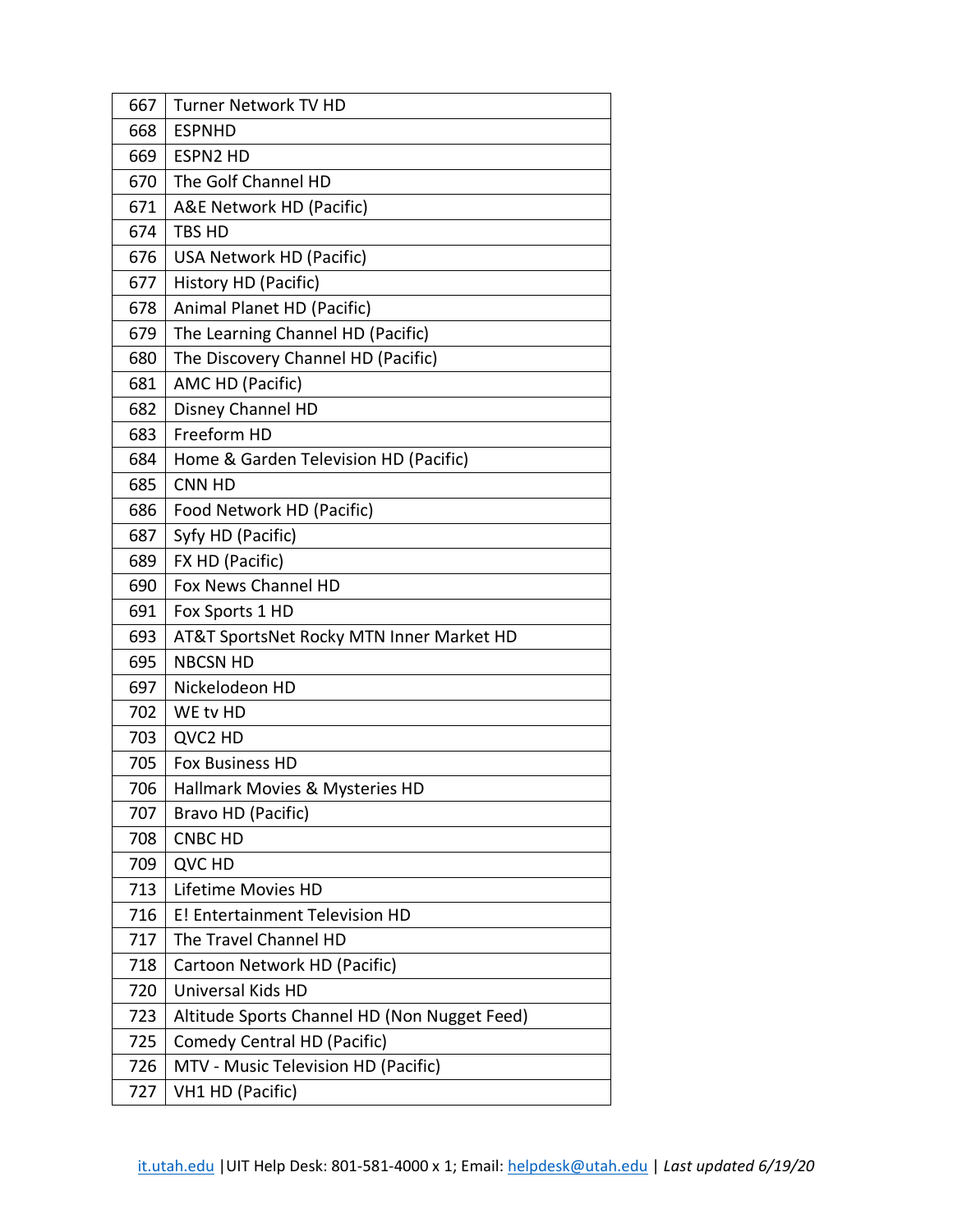| 728 | <b>BET HD (Pacific)</b>               |
|-----|---------------------------------------|
| 730 | The Weather Channel HD                |
| 731 | <b>Galavision Cable Network HD</b>    |
| 732 | FXX HD (Pacific)                      |
| 734 | <b>Turner Classic Movies HD</b>       |
| 735 | <b>HLN HD</b>                         |
| 736 | truTV HD                              |
| 738 | HBO Latino HD (Pacific)               |
| 740 | <b>BBC America HD (Pacific)</b>       |
| 741 | Game Show Network HD (Pacific)        |
| 742 | Oxygen HD (Pacific)                   |
| 744 | <b>MSNBC HD</b>                       |
| 745 | Hallmark Channel HD                   |
| 746 | UP HD                                 |
| 748 | <b>Investigation Discovery HD</b>     |
| 749 | <b>Tennis Channel HD</b>              |
| 757 | Pac-12 Network HD                     |
| 761 | <b>Bloomberg HD</b>                   |
| 762 | <b>CSPAN HD</b>                       |
| 763 | Oprah Winfrey Network HD              |
| 767 | QVC3 HD                               |
| 901 | <b>Music Choice: Hit List</b>         |
| 902 | <b>Music Choice: Max</b>              |
| 903 | Music Choice: Dance/EDM               |
| 904 | Music Choice: Indie                   |
| 905 | Music Choice: Hip-Hop and R&B         |
| 906 | Music Choice: Rap                     |
| 907 | Music Choice: Hip-Hop Classics        |
| 908 | Music Choice: Throwback Jams          |
| 909 | <b>Music Choice: R&amp;B Classics</b> |
| 910 | Music Choice: R&B Soul                |
| 911 | Music Choice: Gospel                  |
| 912 | Music Choice: Reggae                  |
| 913 | <b>Music Choice: Rock</b>             |
| 914 | <b>Music Choice: Metal</b>            |
| 915 | <b>Music Choice: Alternative</b>      |
| 916 | Music Choice: Adult Alternative       |
| 917 | <b>Music Choice: Rock Hits</b>        |
| 918 | <b>Music Choice: Classic Rock</b>     |
| 919 | Music Choice: Soft Rock               |